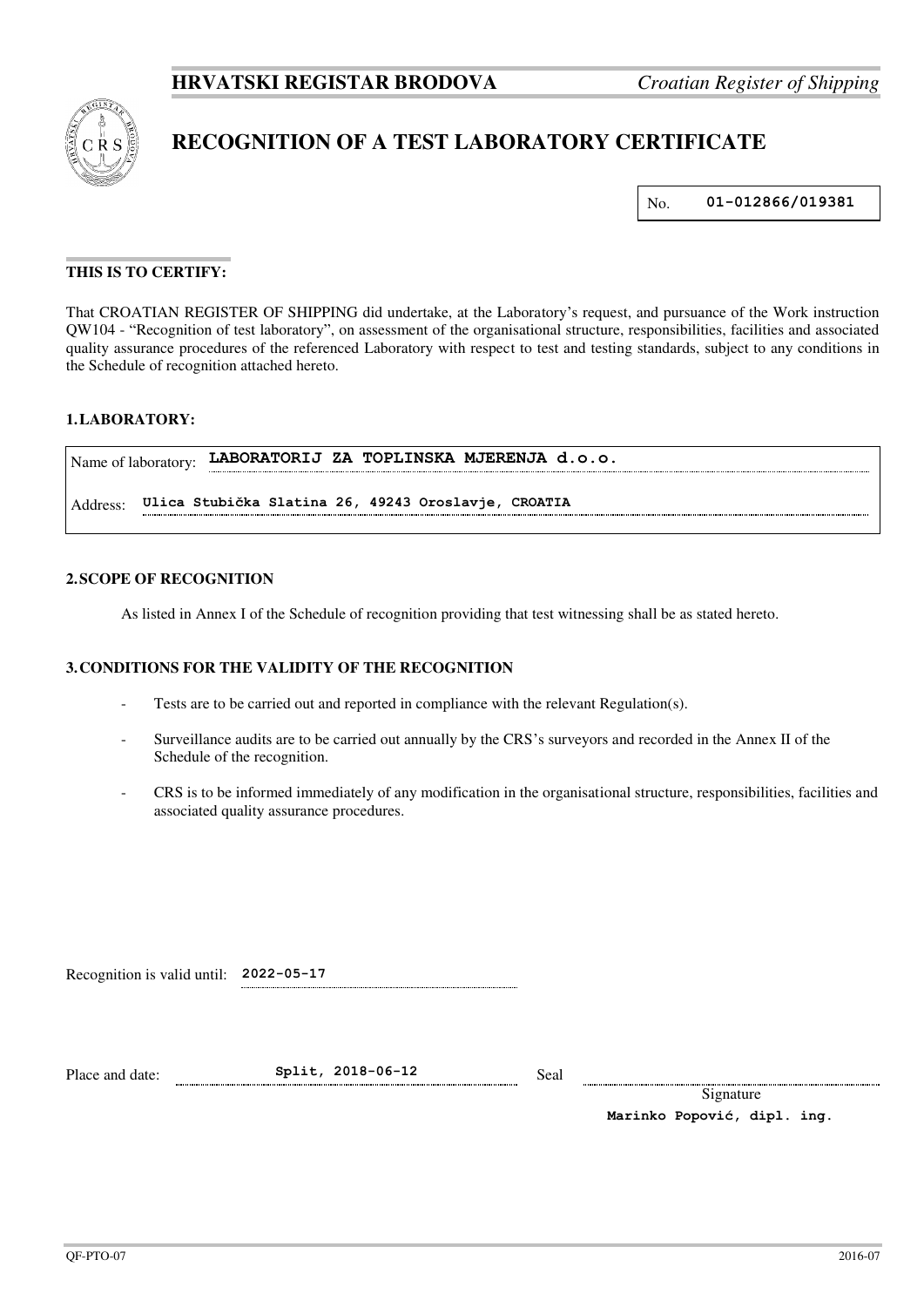# **SCHEDULE OF RECOGNITION**

Annex I to Certificate No:  $\vert$  No. **01-012866/019381** 

| Item<br>No. | Test method                                                                                                                                              | Regulation                          | Test standards<br>(latest edition)  | Test witnessing<br>mode (see note) | Comments |
|-------------|----------------------------------------------------------------------------------------------------------------------------------------------------------|-------------------------------------|-------------------------------------|------------------------------------|----------|
| 1.          | Ispitivanje negorivosti<br>materijala.<br>Materials non-combustibility<br>test.                                                                          | CRS Rules<br>Part 17                | IMO FTP Code<br>Annex 1,<br>Part 1  | (1)                                |          |
| 2.          | Ispitivanje vatrootpornosti<br>konstrukcija klase "A", "B" i<br>$\mathbf{F}$ .<br>Fire resistance tests for "A",<br>" $B$ " and " $F$ " class divisions. | CRS Rules<br>Part 17                | IMO FTP Code<br>Annex 1,<br>Part 3  | (1)                                |          |
| 3.          | Ispitivanje upravljačkih<br>sustava protupožarnih vrata.<br>Fire test for fire door control<br>system.                                                   | CRS Rules<br>Part 17                | IMO FTP Code<br>Annex 1,<br>Part 4  | (1)                                |          |
| 4.          | Ispitivanje vatrootpornosti<br>konstrukcija na brzim<br>brodovima.<br>Test for fire-resisting<br>divisions of high-speed craft.                          | CRS Rules<br>Part 17 and<br>Part 28 | IMO FTP Code<br>Annex 1,<br>Part 11 | (1)                                |          |

Note:

- (1) Except otherwise agreed upon, the CRS witnessing is compulsory for every test.
- (2) First test and one per 4 years.
- (3) CRS witnessing is not compulsory.

Page 2 of 3